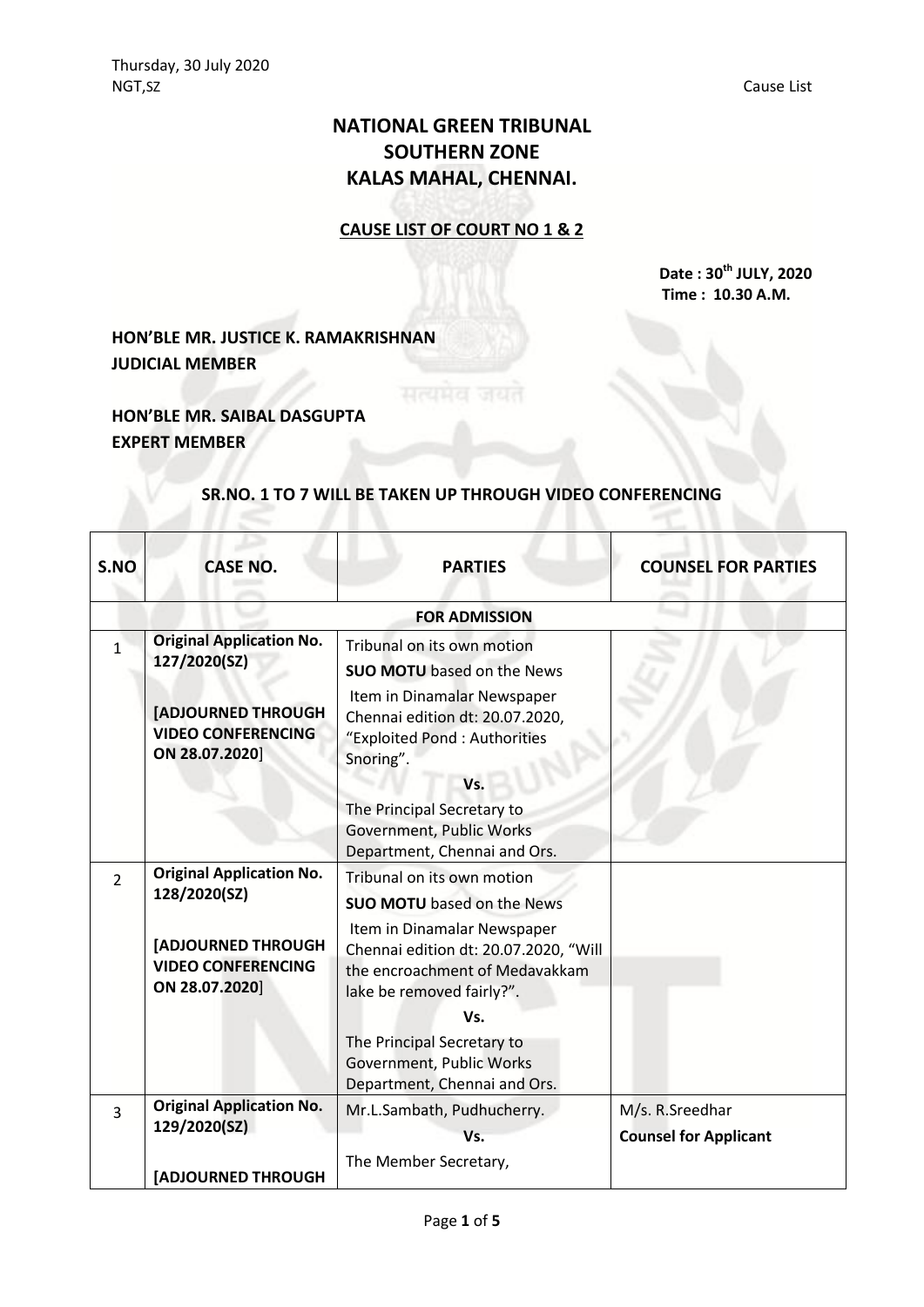|                     | <b>VIDEO CONFERENCING</b><br>ON 28.07.2020]                                                                                                                                                                                                       | <b>Pudhucherry Pollution Control</b><br>Committee,                                                                                                                                                    |                                                                                                                                                                                                                                                                                                                                                                                                                                                                                |
|---------------------|---------------------------------------------------------------------------------------------------------------------------------------------------------------------------------------------------------------------------------------------------|-------------------------------------------------------------------------------------------------------------------------------------------------------------------------------------------------------|--------------------------------------------------------------------------------------------------------------------------------------------------------------------------------------------------------------------------------------------------------------------------------------------------------------------------------------------------------------------------------------------------------------------------------------------------------------------------------|
|                     |                                                                                                                                                                                                                                                   | Pudhucherry and Ors.                                                                                                                                                                                  |                                                                                                                                                                                                                                                                                                                                                                                                                                                                                |
| 4                   | <b>Original Application No.</b><br>131/2020(SZ)                                                                                                                                                                                                   | M.Jayachandran,<br>Ranipet District and Anr.<br>Vs.<br>The Ministry of Environment, Forest<br>and Climate Change and Ors.                                                                             | M/s. S.Sai Sathya Jith,<br>Pon.Vivekha<br><b>Counsel for Applicant</b>                                                                                                                                                                                                                                                                                                                                                                                                         |
| 5                   | <b>Original Application No.</b><br>132/2020(SZ)                                                                                                                                                                                                   | Agatti Island Kera Karshaka<br>Sanghom, Agatti Island,<br>Lashadweep.<br><b>Vs.</b><br>Union of India and Ors.                                                                                        | M/s. P.B.Sahasranaman,<br>S.Sai Sathya Jith<br><b>Counsel for Applicant</b>                                                                                                                                                                                                                                                                                                                                                                                                    |
|                     |                                                                                                                                                                                                                                                   | <b>FOR HEARING</b>                                                                                                                                                                                    |                                                                                                                                                                                                                                                                                                                                                                                                                                                                                |
| 6<br>$\overline{7}$ | Appeal No. 62/2017(SZ)<br><b>[HEARD THROUGH</b><br><b>VIDEO CONFERENCING</b><br>ON<br>03.06.2020,29.06.2020]<br><b>WITH</b><br><b>Appeal No.04/2019(SZ)</b><br><b>[HEARD THROUGH</b><br><b>VIDEO CONFERENCING</b><br>ON<br>03.06.2020,29.06.2020] | MeenavaThanthai<br>K.R. Selvaraj Kumar<br>Meenavar Nala Sangam<br>Vs.<br>Union of India and Ors.<br>Meenava Thanthai K.R.Selvaraj<br>Kumar,<br>Meenavar Nala Sangam<br>Vs.<br>Union of India and Ors. | M/s. Ritwick Dutta<br>M/s. Stanley Hebzon Singh<br>M/s. K.Mageshwaran<br><b>Counsel for Applicant</b><br>M/s. G.M. Syed Nurrullah<br>Sheriff for R1 & R2<br>M/s. Abdul Saleem,<br>Mr.Saravanan, M/s.<br>Akshayafor R3<br>M/s. Kamalesh Kannan for R4<br>M/s. Saravana Kumar for R6<br>[FOR HEARING]<br>M/s. Ritwick Dutta<br><b>Counsel for Appellent</b><br>M/s. G.M Syed Nurullah Sheriff<br>for R1 & R5<br>M/s. Kamalesh Kannan<br>for R2 & R3<br>M/s. Saravanakumar for R4 |
|                     |                                                                                                                                                                                                                                                   |                                                                                                                                                                                                       | <b>[FOR HEARING]</b>                                                                                                                                                                                                                                                                                                                                                                                                                                                           |
|                     |                                                                                                                                                                                                                                                   | SR.NO. 8 TO 11 WILL BE TAKEN UP<br><b>FOR REPORT THROUGH VIDEO</b><br>CONFERENCING ON 04.09.2020                                                                                                      |                                                                                                                                                                                                                                                                                                                                                                                                                                                                                |
| 8                   | <b>Original Application No.</b><br>14/2017 (SZ)<br>&<br>M.A.No.32& 35/2017(SZ)                                                                                                                                                                    | MeenavaThanthai<br>K.R.Selva Raj Kumar<br>Meenavar Nala Sangam<br>Vs.                                                                                                                                 | M/s. K.Mageshwaran<br><b>Counsel for Applicant</b><br>Mr. G.M Syed Nurullah<br>Sheriff for R1,R14                                                                                                                                                                                                                                                                                                                                                                              |
|                     | <b>[HEARD THROUGH</b><br><b>VIDEO CONFERENCING</b><br>ON 14.05.2020]                                                                                                                                                                              | The Chairman,<br>National Coastal Zone Management<br>Authority,                                                                                                                                       | M/s. Kamalesh Kannan<br>for R2 to R5, R7, R8<br>M/s. Abdul Saleem for R6                                                                                                                                                                                                                                                                                                                                                                                                       |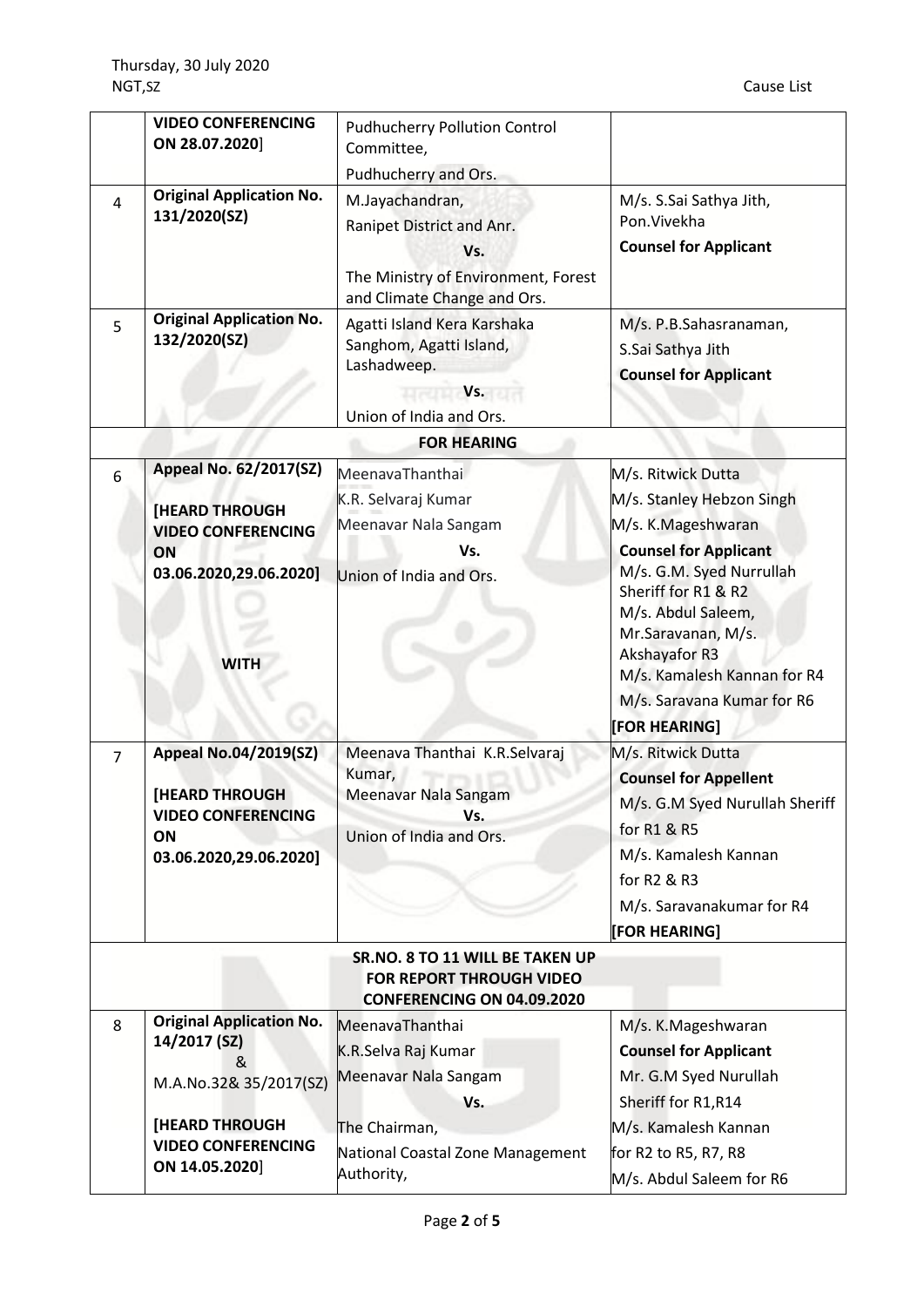|    |                                                    | Govt., of India, MoEF& CC      | M/s.KrishnaRavindran for R9                                                         |
|----|----------------------------------------------------|--------------------------------|-------------------------------------------------------------------------------------|
|    |                                                    | New Delhi and Ors.             | M/s.Vasudevan for R10                                                               |
|    |                                                    |                                | M/s. S.Raghunathan for R11                                                          |
|    |                                                    |                                | M/s.D.S.Ekambaram for R12                                                           |
|    |                                                    |                                | M/s.G. Karthikeyan for R13                                                          |
|    | <b>WITH</b>                                        |                                | <b>[FOR CONSIDERATION OF</b><br><b>FURTHER REPORT]</b>                              |
| 9  | <b>Original Application No.</b>                    | Saravana Dakshinamurthy        | M/s.Yogeshwaran                                                                     |
|    | 16/2017 (SZ)                                       | Vs.                            | <b>Counsel for Applicant</b>                                                        |
|    |                                                    | Union of India and Ors.        | M/s. G.M Syed Nurullah                                                              |
|    | <b>[HEARD THROUGH</b>                              |                                | Sheriff for R1                                                                      |
|    | <b>VIDEO CONFERENCING</b>                          | मल्यमत                         | M/s.G. Karthikeyan for R2 & R3                                                      |
|    | ON 14.05.2020]                                     |                                | M/s.Kamalesh Kannanfor R4                                                           |
|    |                                                    |                                | M/s.KrishnaRavindran for R5                                                         |
|    |                                                    |                                | M/s.S.Vasudevan for R6                                                              |
|    |                                                    |                                | M/s. S.Raghunathan for R7                                                           |
|    |                                                    |                                | M/s.D.S.Ekambaram for R8                                                            |
|    |                                                    |                                | M/s. Abdul Saleemfor R9                                                             |
|    |                                                    |                                | [FOR CONSIDERATION OF                                                               |
|    | <b>WITH</b>                                        |                                | <b>FURTHER REPORT]</b>                                                              |
| 10 | <b>Original Application No.</b>                    | Ashwini Kumar                  | M/s.VSA Legal Advocates                                                             |
|    | 38/2017 (SZ)                                       | Vs.                            | <b>Counsel for Applicant</b>                                                        |
|    | (TPB)                                              | Union of India and Ors.        | M/s.Me.Saraswathy for R1                                                            |
|    |                                                    |                                | M/s.G. Karthikeyan for R2                                                           |
|    |                                                    |                                | M/s. Kamalesh Kannanfor R3                                                          |
|    | <b>[HEARD THROUGH</b><br><b>VIDEO CONFERENCING</b> |                                | M/s. Abdul Saleemfor R4                                                             |
|    | ON 14.05.2020]                                     |                                | M/s.KrishnaRavindran for R5                                                         |
|    |                                                    |                                | M/s.S.Vasudevan for R9                                                              |
|    | <b>WITH</b>                                        |                                | <b>[FOR CONSIDERATION OF</b><br><b>FURTHER REPORT]</b>                              |
| 11 | <b>Original Application No.</b>                    | P. SomaSundaram                | M/s. P.V. Yogeswaan                                                                 |
|    | 40/2017(SZ)                                        | Vs.                            | <b>Counsel for Applicant</b>                                                        |
|    | (TPB)                                              | Union of India and Ors.        | M/s.Me.Saraswathy for R1                                                            |
|    |                                                    |                                | M/s.G. Karthikeyan for R2, R3                                                       |
|    | <b>[HEARD THROUGH</b>                              |                                | M/s.D.S.Ekambaram for R4                                                            |
|    | <b>VIDEO CONFERENCING</b><br>ON 14.05.2020]        |                                | <b>[FOR CONSIDERATION OF</b><br><b>FURTHER REPORT]</b>                              |
|    |                                                    |                                | SR.NO. 12 & 13 WILL BE TAKEN UP FOR REPORT THROUGH VIDEO CONFERENCING ON 21.08.2020 |
| 12 | <b>Original ApplicationNo.</b>                     | Pamulapati Krishna Rao         | Sri. Kambhampati Ramesh Babu                                                        |
|    | 179/2016(SZ)                                       | Vs.                            | S.Kolandasamy                                                                       |
|    |                                                    | <b>State of Andhra Pradesh</b> | <b>Counsel for Applicant</b>                                                        |
|    |                                                    | and Ors.                       | M/s. Madhuri Donti Reddy                                                            |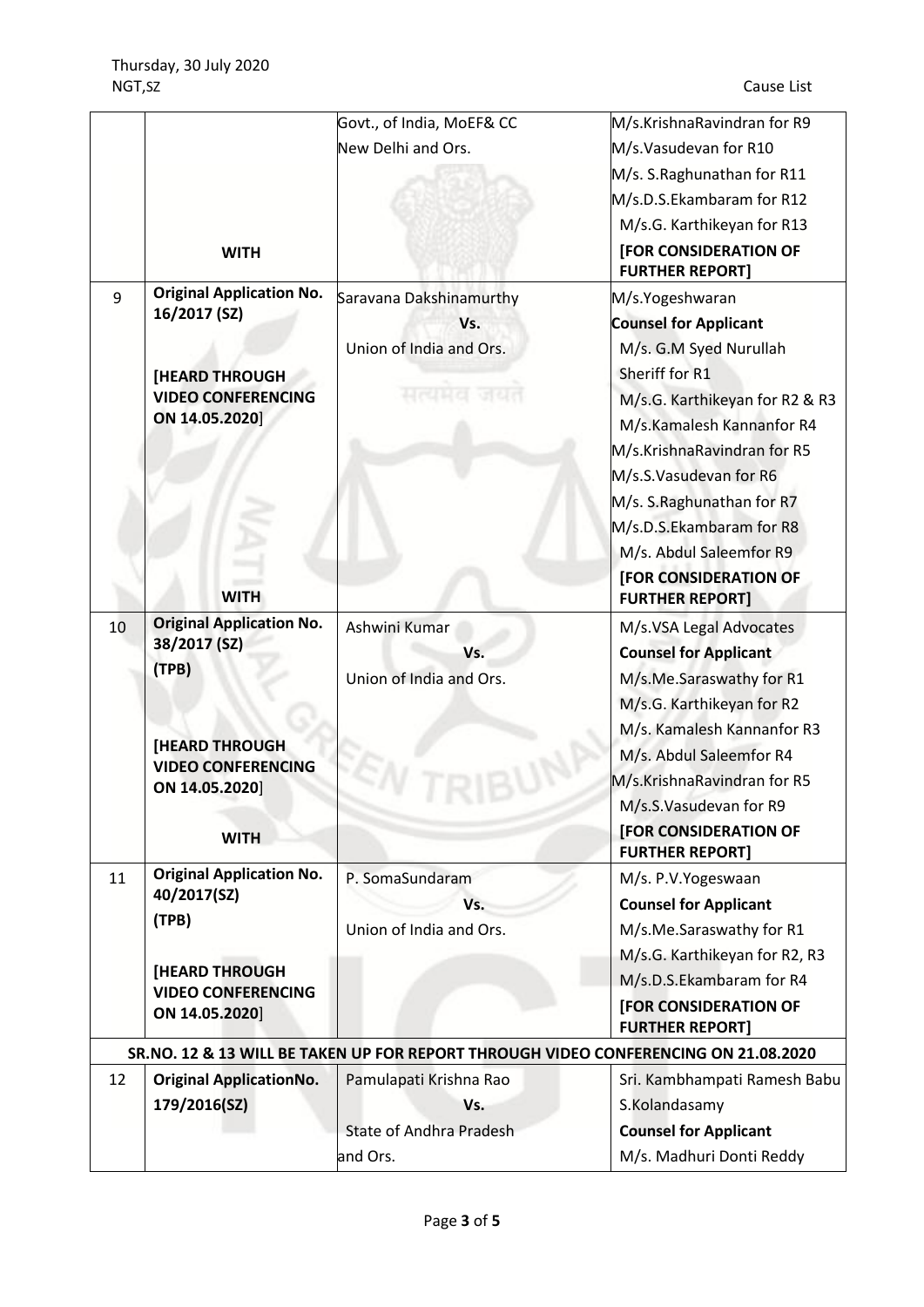|    | [HEARD THROUGH<br><b>VIDEO CONFERENCING</b><br>ON 13.05.2020]<br><b>WITH</b>                                                                                                                                                        |                                                                                                                                                                                                                                                                               | for R1 to R7<br>M/s. K.Gowtham Kumar &<br>Sri. M. SricharanRangarajan<br>for R8 to R20, R22, R25, R26,<br>R28, R29, R31, R34, R35,<br>R37, R39 to R48, R50 to R52<br><b>[FOR CONSIDERATION OF</b><br><b>REPORT]</b>      |
|----|-------------------------------------------------------------------------------------------------------------------------------------------------------------------------------------------------------------------------------------|-------------------------------------------------------------------------------------------------------------------------------------------------------------------------------------------------------------------------------------------------------------------------------|--------------------------------------------------------------------------------------------------------------------------------------------------------------------------------------------------------------------------|
| 13 | <b>Original Application No.</b><br>07/2019 (SZ)<br>&<br>I.A.No.30 TO 35 /<br>2020(SZ)<br><b>[FOR IMPLEADING</b><br><b>ADDITIONAL</b><br><b>RESPONDENTS]</b><br><b>[HEARD THROUGH</b><br><b>VIDEO CONFERENCING</b><br>ON 13.05.2020] | J.Nageswara Rao<br>Vs.<br><b>State of Andhra Pradesh</b><br>and Ors.                                                                                                                                                                                                          | M/s. Kamalesh Kannan<br><b>Counsel for Applicant</b><br>M/s. MadhuriDonti Reddy<br>for R1 to R5<br>M/s. K.Gowtham Kumar for<br>applicants in impleading<br>Respondents<br><b>[FOR CONSIDERATION OF</b><br><b>REPORT]</b> |
|    |                                                                                                                                                                                                                                     | SR.NO. 14 WILL BE TAKEN UP FOR REPORT THROUGH VIDEO CONFERENCING ON 11.08.2020                                                                                                                                                                                                |                                                                                                                                                                                                                          |
| 14 | <b>Original Application No.</b><br>12/2020(SZ)<br><b>[HEARD THROUGH</b><br><b>VIDEO CONFERENCING</b><br>ON 14.05.2020]                                                                                                              | Tribunal on its own motion<br><b>SUO MOTU</b> based on the News<br>Item in Mathrubhumi,<br>Malayalam newspaper<br>dt: 19.01.2020, "The removal of<br>debris in Maradu not according<br>to Norms - National Green Tribunal".<br>Vs.<br>The Chief Secretary,<br>Kerala and Ors. | M/s. E.K.Kumaresan for<br>R1, R3, R5<br>M/s. V.K.Rema Smrithi for R2<br><b>[FOR CONSIDERATION OF</b><br><b>REPORT]</b>                                                                                                   |
|    |                                                                                                                                                                                                                                     | SR.NO. 15 & 16 WILL BE TAKEN UP FOR REPORT THROUGH VIDEO CONFERENCING ON 07.08.2020                                                                                                                                                                                           |                                                                                                                                                                                                                          |
| 15 | <b>Review Application No.</b><br>03/2020(SZ)<br>IN<br>Original Application No.<br>08/2016(SZ)<br><b>HEARD THROUGH VIDEO</b><br><b>CONFERENCING ON</b><br>15.06.2020]                                                                | Kamarajar Port Limited<br>Vs.<br>R. Ravivarman and Ors.                                                                                                                                                                                                                       | M/s. M.T.Arunan<br><b>Counsel for Applicant</b><br>M/s.Kamalesh Kannan for<br>State respondents.<br>M/s. Abdul Saleem, Saravanan<br>for TNPCB                                                                            |
|    | <b>WITH</b>                                                                                                                                                                                                                         |                                                                                                                                                                                                                                                                               |                                                                                                                                                                                                                          |
| 16 | <b>Review Application No.</b><br>04/2020(SZ)<br>IN                                                                                                                                                                                  | Kamarajar Port Limited<br>Vs.                                                                                                                                                                                                                                                 | M/s. M.T.Arunan<br><b>Counsel for Applicant</b>                                                                                                                                                                          |
|    | Original Application No.                                                                                                                                                                                                            | Meenavar Nala Sangam and Ors.                                                                                                                                                                                                                                                 |                                                                                                                                                                                                                          |
|    |                                                                                                                                                                                                                                     |                                                                                                                                                                                                                                                                               | M/s.Kamalesh Kannan for                                                                                                                                                                                                  |